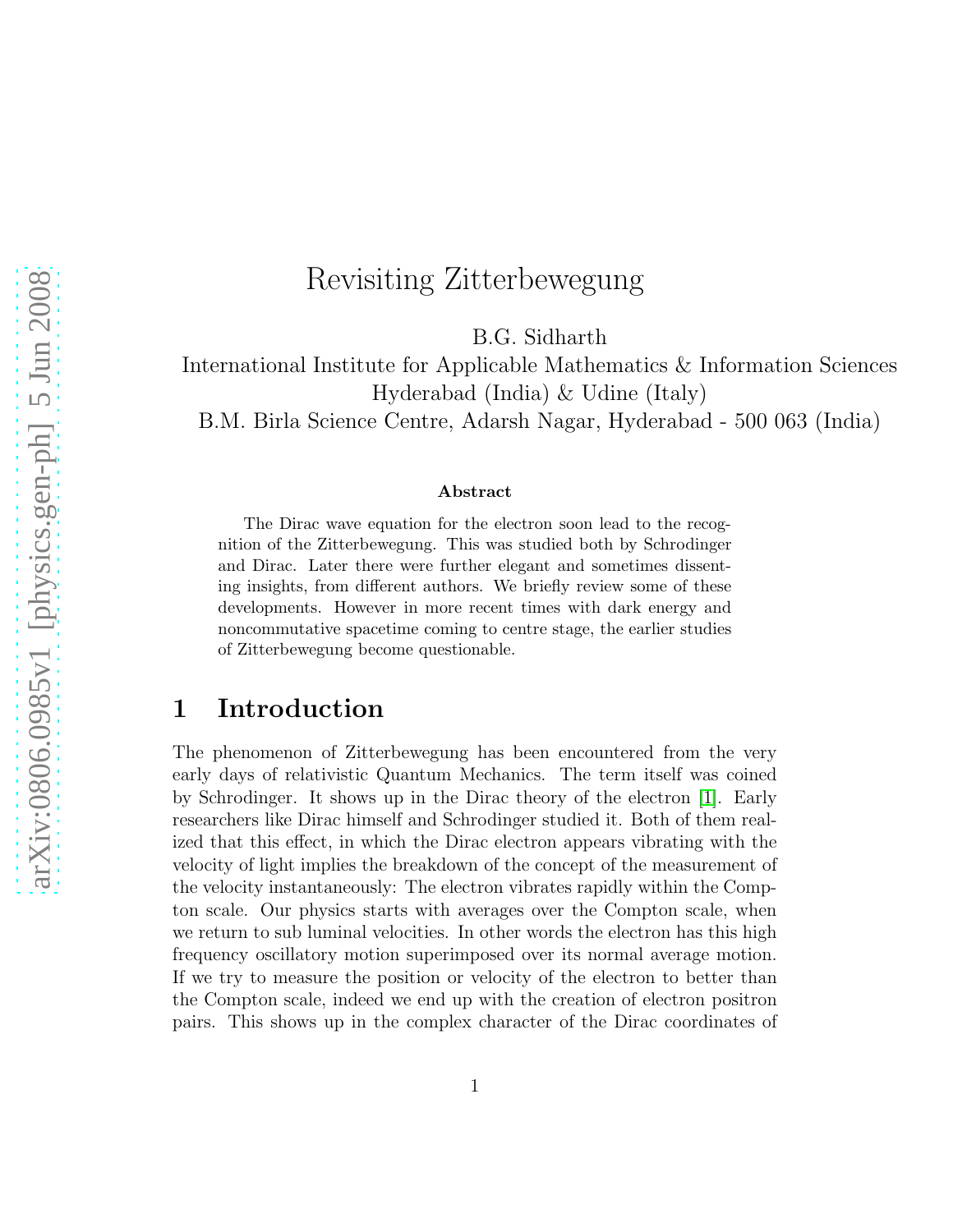the electron, or equivalently the non Hermitian character of the corresponding operators. So these operators have been considered to be representing a many particle observable. What this means in a one particle interpretation is that the trajectory of the electron cannot be defined by a sharp curve, but rather by a fudged out or fuzzy tube, whose radius is of the order of the Compton wavelength. Let us see this in greater detail [\[2\]](#page-11-1).

The Hamiltonian for the free electron-positron system according to Dirac is

$$
H = c\vec{\alpha} \cdot \vec{p} + mc^2 \beta,
$$
\n<sup>(1)</sup>

where  $\vec{\alpha}$  and  $\beta$  are matrices which satisfy the Dirac algebra

$$
\{\alpha_i, \alpha_j\} = 2\delta_{ij} \ (i, j = 1, 2, 3),
$$

$$
\{\alpha_1, \beta\} = 0, \ \beta^2 = I.
$$
 (2)

The momentum vector  $\vec{p}$  and the coordinate vector  $\vec{x}$  are taken to satisfy

$$
[x_i, x_j] = 0 = [p_i, p_j],
$$
  

$$
[x_i, p_j] = i\hbar \delta_{ij} I,
$$
\n(3)

and to commute with  $\vec{\alpha}$  and  $\beta$ .

In the Heisenberg picture, all these relations hold at any time, and the time derivative of any one of these operators which do not depend explicitly on time, say  $A$ , is given by

$$
\frac{dA}{dt} = i[H, A]/\hbar \tag{4}
$$

Thus

$$
\frac{d\vec{p}}{dt} = \vec{0}, \frac{dH}{dt} = 0,\tag{5}
$$

while

$$
\frac{d\vec{x}}{dt} = c\vec{\alpha} \tag{6}
$$

and

<span id="page-1-0"></span>
$$
-i\hbar = \frac{d\vec{\alpha}}{dt} = [H, \vec{\alpha}] = -\{H, \vec{\alpha}\} + 2H\vec{\alpha} = -2c\vec{p} + 2H\vec{\alpha}
$$
 (7)

This can be written as

$$
-i\hbar \frac{d\vec{\alpha}}{dt} = 2H\vec{\eta},\tag{8}
$$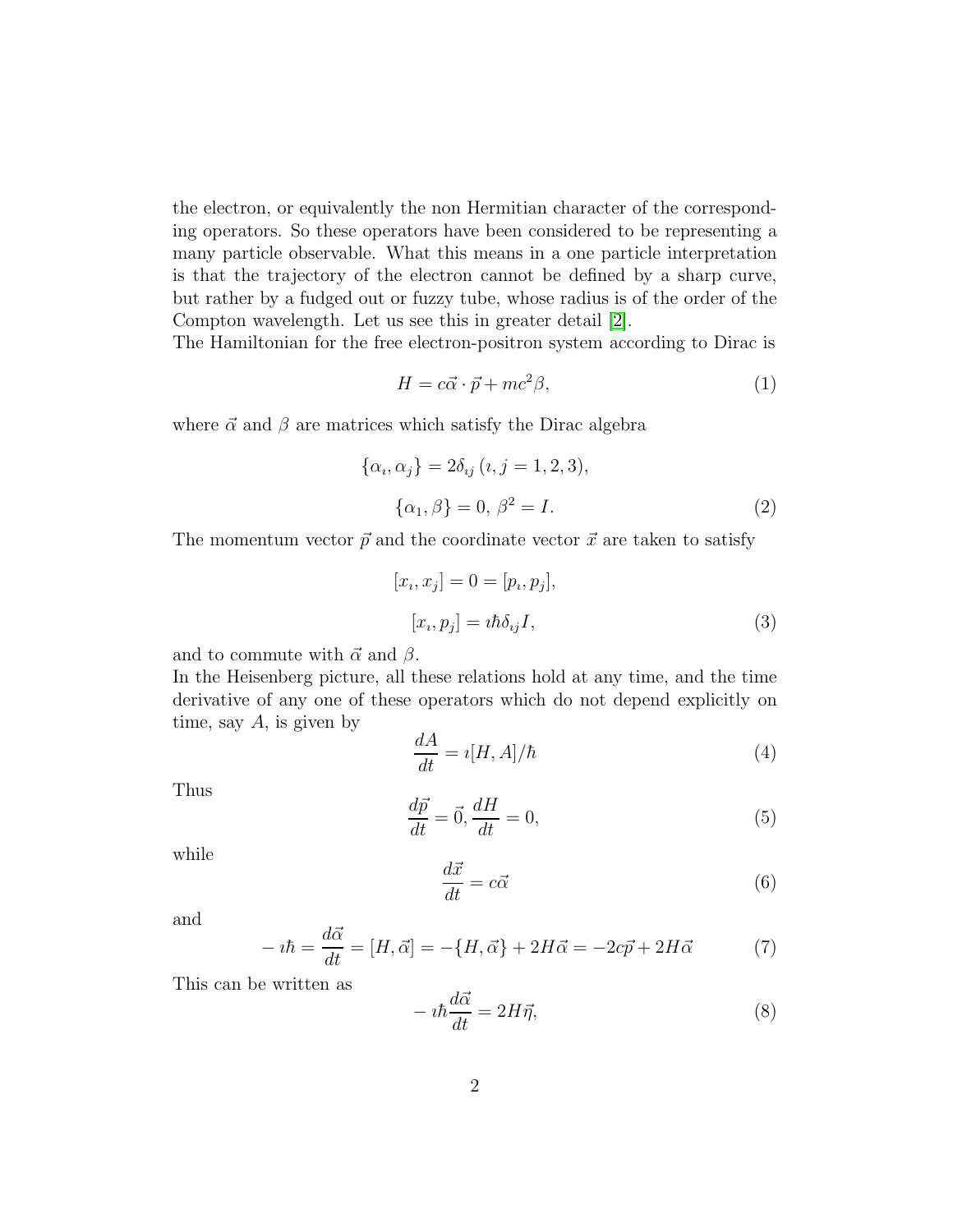with

<span id="page-2-1"></span>
$$
\vec{\eta} = \vec{\alpha} - cH^{-1}\vec{p},\tag{9}
$$

We have

$$
-i\hbar \frac{d\vec{\eta}}{dt} = -i\hbar \frac{d\vec{\alpha}}{dt} = 2H\vec{\eta}
$$
\n(10)

so that

<span id="page-2-0"></span>
$$
\vec{n}(t) = e^{2iHt/\hbar_{\eta_0^*}}
$$
\n(11)

Here  $\vec{\eta}_0$  is a constant operator:

$$
\vec{\eta}_0 = \vec{\eta}(0) = \vec{\alpha}(0) - cH^{-1}\vec{p}.
$$
\n(12)

We can easily check that

$$
\{H, \vec{\eta}\} = 0 = \{H. \vec{\eta}_0\}
$$
\n(13)

so that we can also write, from Eq. [\(11\)](#page-2-0),

<span id="page-2-2"></span>
$$
\vec{\eta}(t) = \vec{\eta}_0 e^{-2iHt/\hbar}.\tag{14}
$$

Combining Eqs.  $(7)$ ,  $(9)$  and  $(14)$ , we obtain

<span id="page-2-6"></span>
$$
\frac{d\vec{x}}{dt} = c\vec{\alpha} = c^2 H^{-1} \vec{p} + c\vec{n}_0 e^{-2iHt/\hbar}
$$
\n(15)

which can be integrated again to get

<span id="page-2-3"></span>
$$
\vec{x}(t) = \vec{a} + c^2 H^{-1} \vec{p} t + \frac{1}{2} i \hbar c \vec{\eta}_0 H^{-1} e^{-2iHt/\hbar}, \qquad (16)
$$

with  $\vec{a}$  a constant (operator) of integration

<span id="page-2-5"></span>
$$
\vec{a} = \vec{x}(0) - \frac{1}{2}i\hbar c\vec{\alpha}(0)H^{-1} + \frac{1}{2}i\hbar c^2 H^{-2}\vec{p}.
$$
 (17)

Now. Eq. [\(16\)](#page-2-3) can be written as

$$
\vec{x}(t) = \vec{x}_A(t) + \vec{\xi}(t) \tag{18}
$$

with

<span id="page-2-4"></span>
$$
\vec{x}_A(t) = \vec{a} + c^2 H^{-1} \vec{p} t,\tag{19}
$$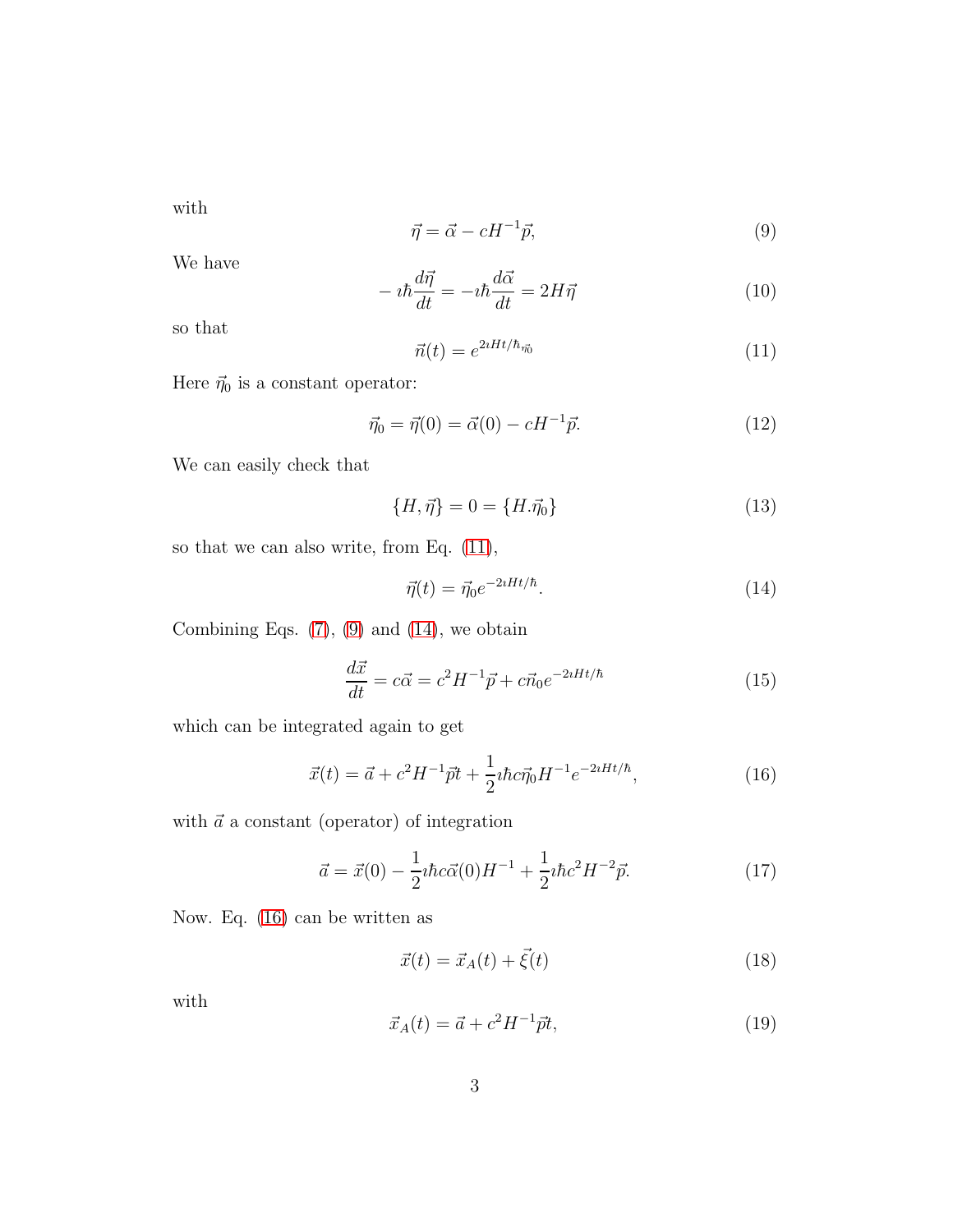the form we might expect for the "position" operator of a relativistic classical point mass. The remaining contribution to  $\vec{x}$  is

$$
\vec{\xi}(t) = \frac{1}{2} i\hbar c \vec{\eta}_0 H^{-1} e^{-2iHt/\hbar} = \frac{1}{2} i\hbar c \vec{\eta} H^{-1},\tag{20}
$$

which describes a microscopic, high-frequency Zitterbewegung superimposed on the microscopic motion [\(19\)](#page-2-4) associated with  $\vec{x}_A$ . The Zitterbewegung has a characteristic amplitude  $\hbar/2mc$ , half the Compton wavelength of the electron, and a characteristic angular frequency  $2mc^2/\hbar$ .

Nevertheless Zitterbewegung has held the attention of a number of researchers over the decades and we will now revisit these interpretations and finally make some comments.

## 2 Huang's Approach

In 1952 K. Huang made an elegant and precise study of Zitterbewegung [\[3\]](#page-11-2). As this work has been all but forgotten, we reproduce some important parts of it. We begin by observing that the general Dirac wave packet may be written in a momentum space expansion of the form

$$
\psi(x,t) = h^{-1} \int [C^+(p)e^{-iwt}
$$
  
+ 
$$
C^-(p)e^{iwt}] exp(ip \cdot r/\hbar) d^3p,
$$
 (21)

where  $w = \epsilon/\hbar, \epsilon = +(c^2p^2 + m^2c^4)^{\frac{1}{2}}$ ,  $C^+(p)$  is a linear combination of "spin" up" and "spin down" amplitudes of the free particle Dirac waves belonging to the momentum p with positive energy, and  $C^-(p)$  for negative energy. That is,

<span id="page-3-0"></span>
$$
C^{+}(p) = a_1 u_1 + a_2 u_2
$$
  
\n
$$
C^{-}(p) = a_3 u_3 + a_4 u_4,
$$
\n(22)

where the coefficients  $a_k$  are complex functions of  $p$ , and

$$
u_1 = \begin{bmatrix} 1 \\ 0 \\ kp_3 \\ kp_+ \end{bmatrix}, \quad u_2 = \begin{bmatrix} 0 \\ 1 \\ kp_- \\ -l\end{bmatrix}, \tag{23}
$$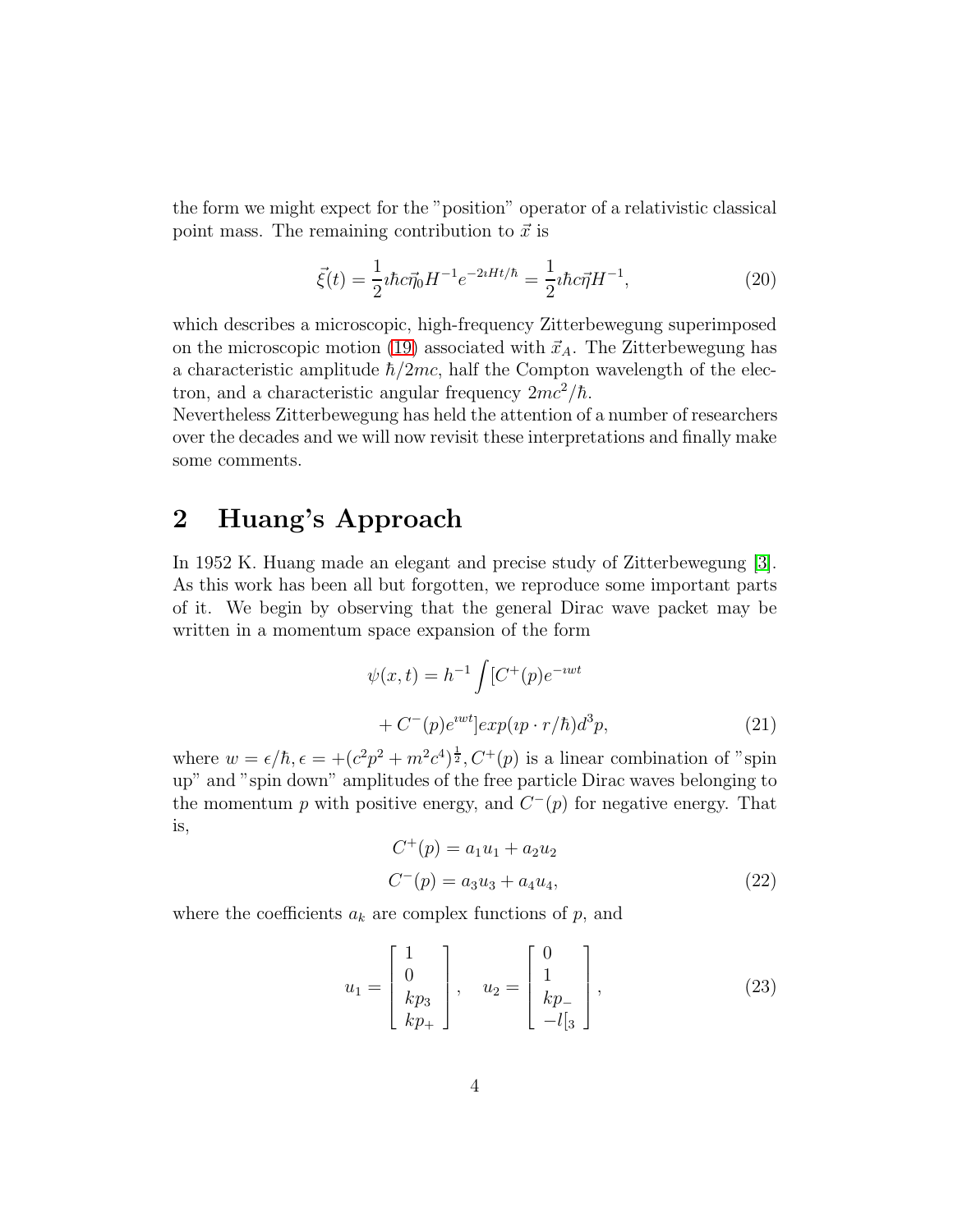$$
u_3 = \begin{bmatrix} -kp_3 \\ -kp_+ \\ 1 \\ 0 \end{bmatrix}, \quad u_4 = \begin{bmatrix} -kp_- \\ kp_3 \\ 0 \\ 1 \end{bmatrix},
$$

with

$$
k = \frac{c}{\epsilon + mc^2}, \ p \pm = p_1 \pm i p_2. \tag{24}
$$

The wave packet, [\(22\)](#page-3-0), is normalized provided we require that

$$
\int [C^{+*}(p)C^+(p) + C^{-*}(p)C^-(p)]d^2p = 1.
$$

Hence,

$$
\langle t \rangle = c \langle \alpha \rangle = c \int (C^{+*} \alpha C^{+} + C^{-*} \alpha C^{-}) d^{3} p
$$

$$
c \int [(C^{+*} \alpha C^{-})e^{2iwt} + (C^{-*} \alpha C^{+})e^{-2iwt}] d^{2} p.
$$

the arguments of  $C^{\pm}$  being understood. Since  $\alpha$  is a Hermitian operator, we have

$$
\langle t \rangle = c \int (C^{+*} \alpha C^{+} + C^{-*} \alpha C^{-}) d^{2} p
$$

$$
+ 2c \int Re \{ (C^{+*} \alpha C^{-}) e^{2iwt} \} d^{2} p.
$$

$$
\langle t \rangle = \bar{v} + 2c \int K(p) sin(2wt + \phi(p)) d^{2} p,
$$
(25)

where

$$
\bar{v} = c \int \frac{p}{mc} \left[ 1 + \left(\frac{p}{mc}\right)^2 \right]^{-\frac{1}{2}} (C^{+*}C^+ - C^{-*}C^-)d^2p,
$$
  
\n
$$
K(p) = |C^{-*}\alpha C^+|,
$$
  
\n
$$
\phi(p) = \tan^{-1} \{ Re(C^{-*}\alpha C^+) / Im(C^{-*}\alpha C^+) \}.
$$
\n(26)

Hence

 $\,<$ 

$$
r \gg = r^{0} + \bar{v}t - \lambda \int K(p)[1 + (p/mc)^{2}]^{-\frac{1}{2}}
$$

$$
\times \cos(2wt + \phi(p))d^{2}p,
$$
 (27)

where  $\lambda = \hbar/mc$  is the Compton wavelength (divided by  $2\pi$ ) of the electron. The expectation value for the position is seen to be composed of two parts; a time-independent part, which describes the average motion of the electron, and a time-dependent part, which involves interference terms of the type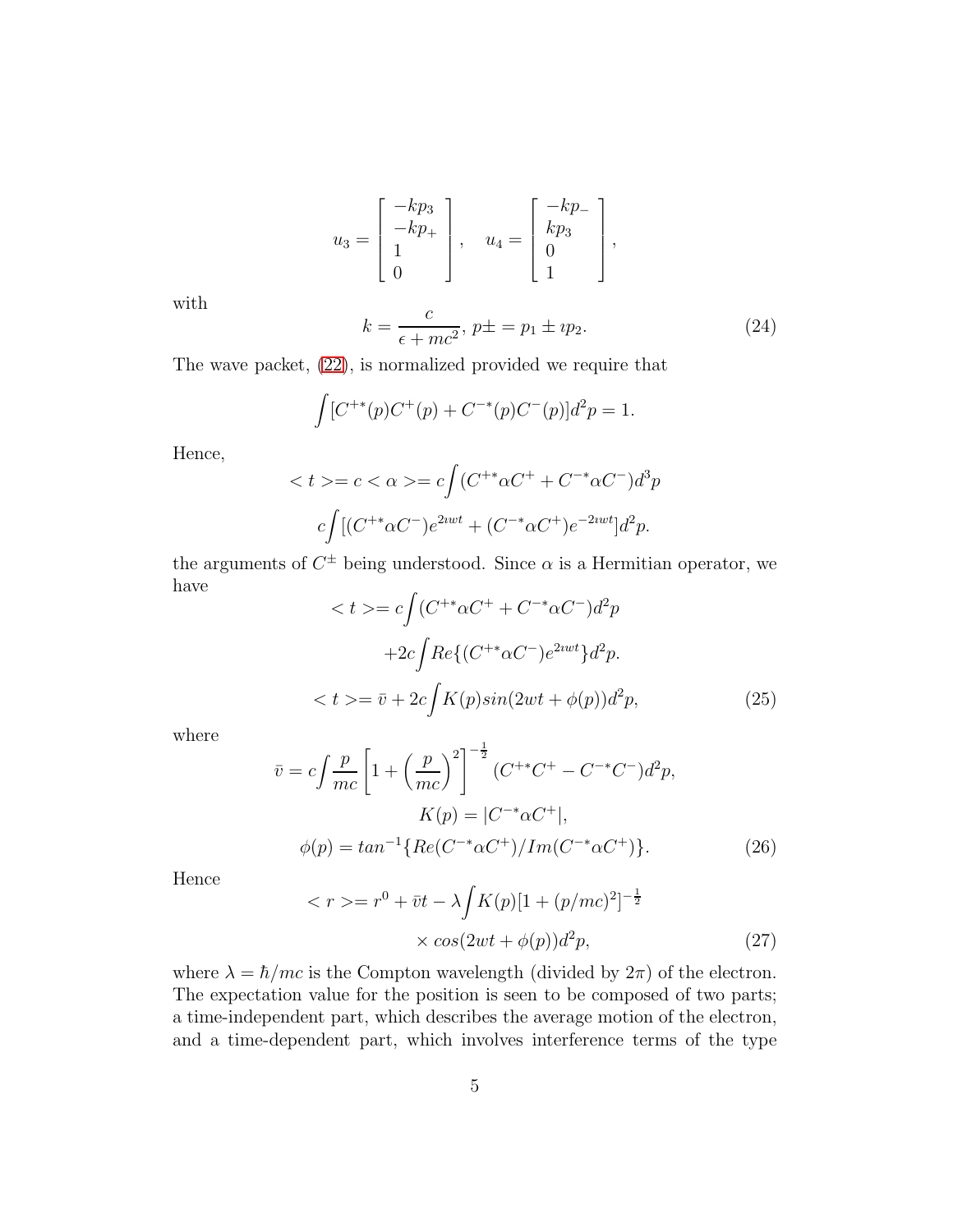$C^{+*}\alpha C^-$ . It arises from the interference between the positive and negative energy states of the electron, and represents the Zitterbewegung of the electron. This is as in [\(17\)](#page-2-5).

For spin along the  $z$  axis, Huang finally deduces:

<span id="page-5-0"></span>
$$
\langle x_1 \rangle_{\psi} = -\lambda \sin(2\omega t + \psi)
$$
  

$$
\langle x_2 \rangle_{\psi} = -\lambda \cos(2\omega t + \psi).
$$
 (28)

We can deduce that while this represents a circulatory motion, the centre itself is at rest, in this case. Further, the x and y components of  $\vec{r} \times \vec{r}~$  vanish on the average but the z component is proportional to the magnetic moment of the electron. To sum up:

The detailed motion of a free Dirac electron was investigated by examining the expectation values of the position  $\vec{r}$  and of  $\vec{r} \times \vec{r}$  in a wave packet. It was shown by Huang that the well-known Zitterbewegung may be looked upon as a circular motion about the direction of the electron spin, with a radius equal to the Compton wavelength (divided by  $2\pi$ ) of the electron. Further the intrinsic spin of the electron may be looked upon as the "orbital angular momentum" of this motion. The current produced by the Zitterbewegung is seen to give rise to the intrinsic magnetic moment of the electron.

## 3 The Approaches of Barut and Hestenes

Schrodinger's proposed "microscopic momentum" vector of the Zitterbewegung was rejected by Barut in favor of a "relative momentum" vector, with the value  $\vec{P} = c\vec{d}$  in the rest frame of the center of mass. His oscillatory "microscopic coordinate" vector was retained in the rest frame, taking the form  $\vec{Q} = \iota(\hbar/2mc)\beta \vec{d}$ , and the Zitterbewegung was described in this frame in terms of  $\vec{P}, \vec{Q}$ , and the Hamiltonian  $mc^2\beta$ , as a finite three-dimensional harmonic oscillator with a compact phase space. The Lie algebra generated by  $\vec{Q}$  and  $\vec{P}$  is that of  $SO(5)$ , and in particular  $[Q_i, P_j] = -i\hbar \delta_{ij}\beta$ . Barut argued that the simplest possible finite, three-dimensional, isotropic, quantum-mechanical system requires such as  $SO(5)$  structure, incorporates a fundamental length, and has harmonic-oscillator dynamics. Dirac's equation was derived as the wave equation appropriate to the description of such a finite quantum system in an arbitrary moving frame of reference, using a dynamical group  $SO(3, 2)$  which can be extended to  $SO(4, 2)$ . Spin appears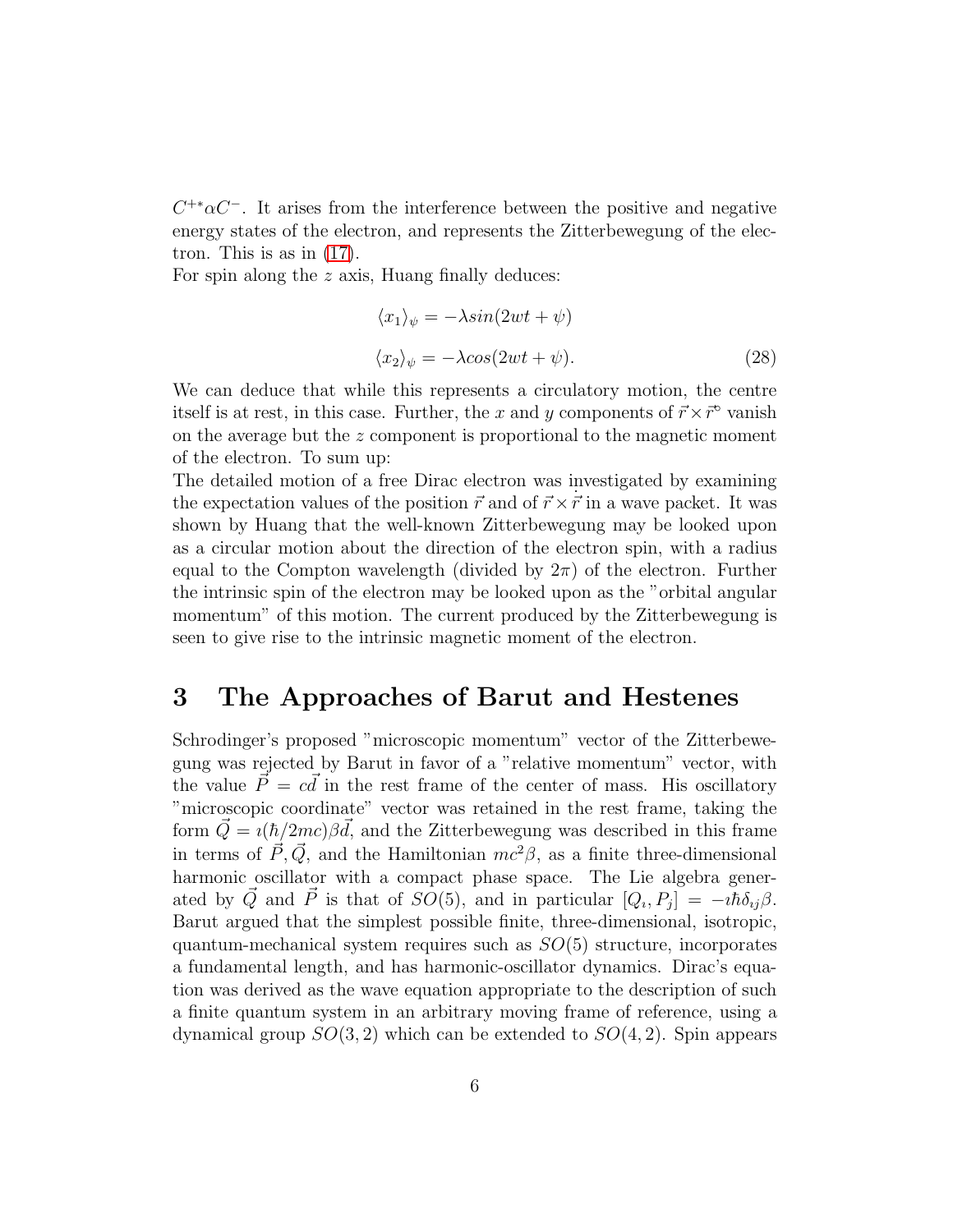here as the orbital angular momentum associated with the internal system, and rest-mass energy appears as the internal energy in the rest frame. Hestenes [\[4\]](#page-11-3) on the other hand struck a different note. He observed,

"The Zitterbewegung is a local circulatory motion of the electron presumed to be the basis of the electron spin and magnetic moment. A reformulation of the Dirac theory shows that the Zitterbewegung need not be attributed to interference between positive and negative energy states as originally proposed by Schrodinger. Rather, it provides a physical interpretation for the complex phase factor in the Dirac wave function generally. Moreover, it extends to a coherent physical interpretation of the entire Dirac theory, and it implies a Zitterbewegung interpretation for the Schrodinger theory as well."

## 4 The Author's Interpretation

As can be seen from [\(15\)](#page-2-6), the motion of the Dirac electron consists of two parts. The first part represents the usual Newtonian motion of a particle. However, the second part is the very high frequency Zitterbewegung motion which is superimposed on the Newtonian motion. The frequency here is of the order of the Compton frequency that is  $\hbar/mc^2$ . This motion was elegantly studied by Huang as described in Section 2. Indeed, as can also be seen from [\(28\)](#page-5-0), this Zitterbewegung part represents a circulatory motion with velocity c. Indeed the radius of this circuit is of the order of the Compton wavelength  $\lambda$ . We can see that the circulation is given by

<span id="page-6-0"></span>
$$
I = \oint \vec{p} \cdot d\vec{s} \tag{29}
$$

where the circuit has the radius equalling the Compton wavelength  $\lambda =$  $h/2mc$ . Using the fact obtained from [\(28\)](#page-5-0) that p is given by mc, the circulation in [\(29\)](#page-6-0) now becomes

<span id="page-6-1"></span>
$$
I = \frac{h}{2} \tag{30}
$$

Equation [\(30\)](#page-6-1) shows that the circulation gives the usual spin of the electron. The picture that now emerges is that the spinning electron mimics a vortex which as usual exhibits two motions. The first is the circulatory motion which represents the electron spin, and the second is the motion of the vortex as a whole, given by the Newtonian velocity in [\(15\)](#page-2-6) [\[5,](#page-11-4) [6,](#page-11-5) [7\]](#page-11-6).

Let us now look at all this in a more recent perspective. we note that from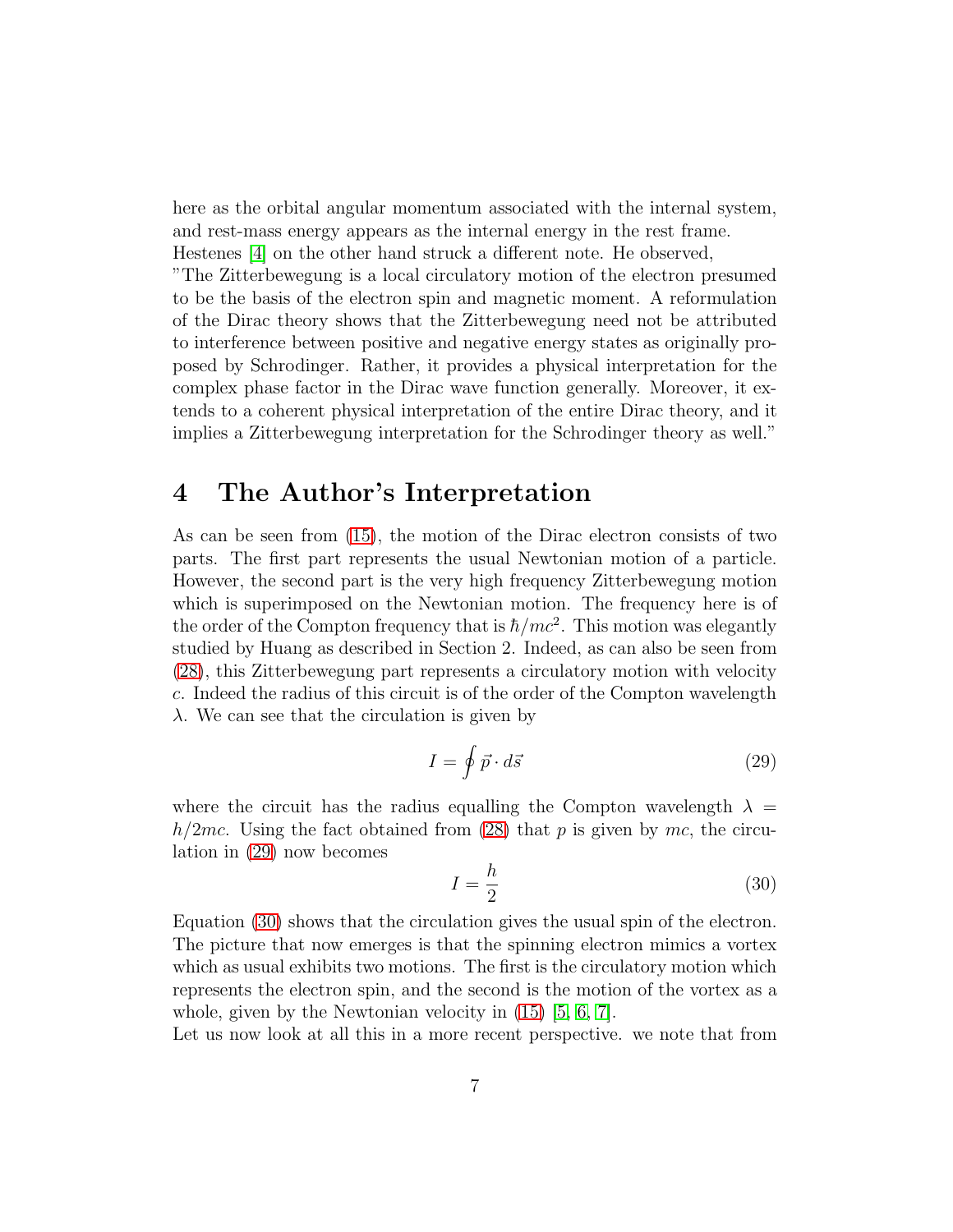the realm of Quantum Mechanics the position coordinate for a Dirac particle in conventional theory is given by

<span id="page-7-0"></span>
$$
x = (c^2 p_1 H^{-1} t) + \frac{i}{2} c \hbar (\alpha_1 - c p_1 H^{-1}) H^{-1}
$$
\n(31)

an expression that is very similar to  $(16)$ . Infact as was argued in detail [\[5\]](#page-11-4) the imaginary parts of both [\(16\)](#page-2-3) and [\(31\)](#page-7-0) are the same, being of the order of the Compton wavelength.

It is at this stage that a proper physical interpretation begins to emerge. Dirac himself observed as noted, that to interpret [\(31\)](#page-7-0) meaningfully, it must be remembered that Quantum Mechanical measurements are really averaged over the Compton scale: Within the scale there are the unphysical Zitterbewegung effects: for a point electron the velocity equals that of light.

Once such a minimum spacetime scale is invoked, then we have a non commutative geometry as shown by Snyder more than fifty years ago [\[8,](#page-11-7) [9\]](#page-11-8):

<span id="page-7-1"></span>
$$
[x, y] = (ia^2/\hbar)L_z, [t, x] = (ia^2/\hbar c)M_x, etc.
$$

$$
[x, p_x] = i\hbar[1 + (a/\hbar)^2 p_x^2];
$$
(32)

Moreover relations [\(32\)](#page-7-1) are compatible with Special Relativity. Indeed such minimum spacetime models were studied for several decades, precisely to overcome the divergences encountered in Quantum Field Theory [\[5\]](#page-11-4),[\[9\]](#page-11-8)-[\[14\]](#page-12-0), [\[15,](#page-12-1) [16\]](#page-12-2).

Before proceeding further, it may be remarked that when the square of a, which we will take to be the Compton wavelength (including the Planck scale, which is a special case of the Compton scale for a Planck mass viz., 10<sup>−</sup><sup>5</sup> gm), can be neglected, then we return to point Quantum Theory and the usual commutative geometry.

It is interesting that starting from the Dirac coordinate in [\(31\)](#page-7-0), we can deduce the non commutative geometry [\(32\)](#page-7-1), independently. For this we note that the  $\alpha$ 's in [\(31\)](#page-7-0) are given by

$$
\vec{\alpha} = \left[ \begin{array}{cc} \vec{\sigma} & 0 \\ 0 & \vec{\sigma} \end{array} \right]
$$

the  $\sigma$ 's being the Pauli matrices. We next observe that the first term on the right hand side is the usual Hermitian position. For the second term which contains  $\alpha$ , we can easily verify from the commutation relations of the  $\sigma$ 's that

<span id="page-7-2"></span>
$$
[x_i, x_j] = \beta_{ij} \cdot l^2 \tag{33}
$$

,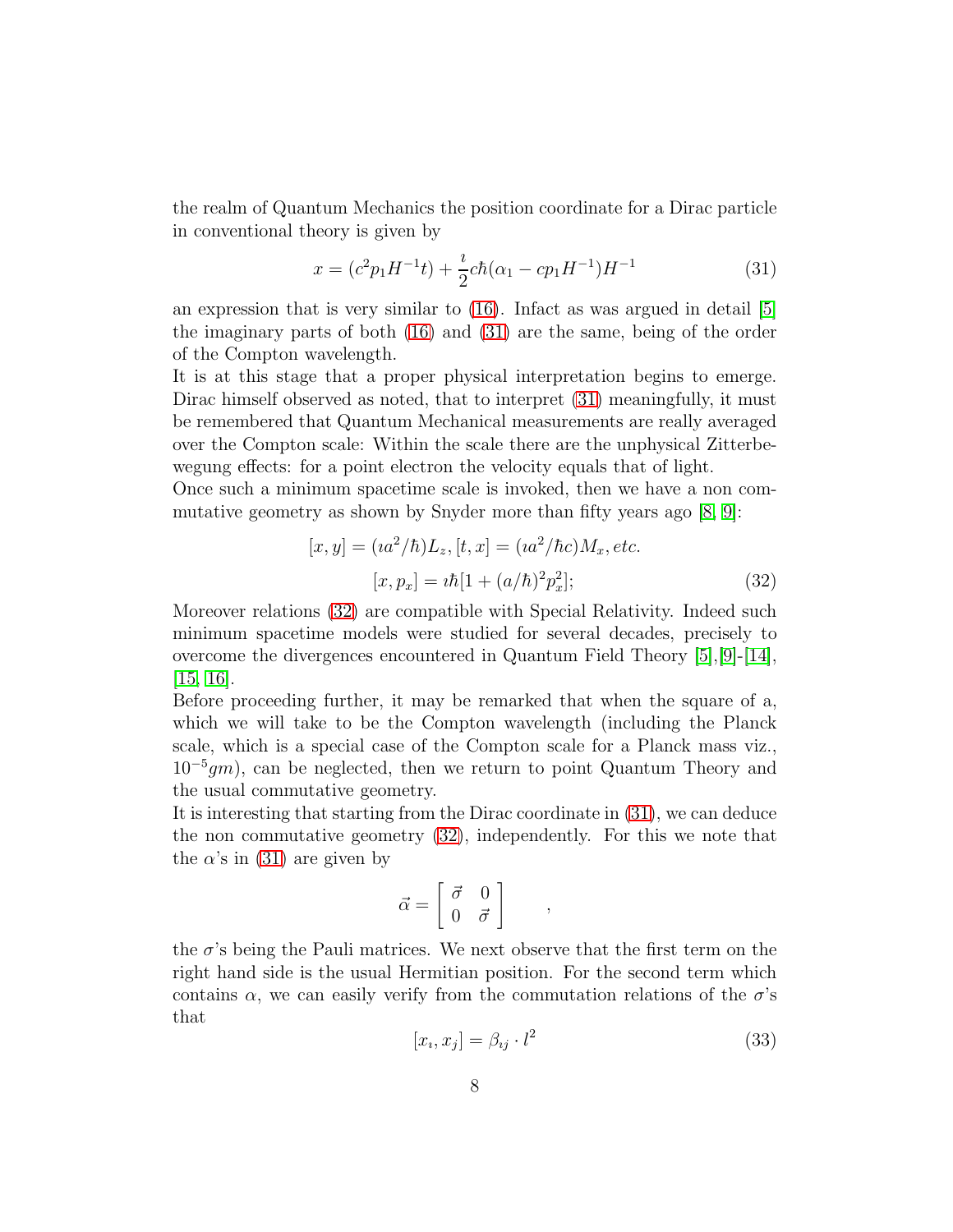where *l* is the Compton scale.

There is another way of looking at this. Let us consider the one dimensional coordinate in [\(31\)](#page-7-0) or [\(16\)](#page-2-3) to be complex. We now try to generalize this complex coordinate to three dimensions. Then we encounter a surprise - we end up with not three, but four dimensions,

$$
(1, i) \rightarrow (I, \sigma),
$$

where I is the unit  $2 \times 2$  matrix and  $\sigma s$  are the Pauli matrices. We get the special relativistic Lorentz invariant metric at the same time. (In this sense, as noted by Sachs [\[17\]](#page-12-3), Hamilton who made this generalization would have hit upon Special Relativity, if he had identified the new fourth coordinate with time).

That is,

$$
x + iy \rightarrow Ix_1 + ix_2 + jx_3 + kx_4,
$$

where  $(i, j, k)$  now represent the Pauli matrices; and, further,

$$
x_1^2 + x_2^2 + x_3^2 - x_4^2
$$

is invariant. Before proceeding further, we remark that special relativistic time emerges above from the generalization of the complex one dimensional space coordinate to three dimensions.

While the usual Minkowski four vector transforms as the basis of the four dimensional representation of the Poincare group, the two dimensional representation of the same group, given by the right hand side in terms of Pauli matrices, obeys the quaternionic algebra of the second rank spinors (Cf.Ref.[\[18,](#page-12-4) [19,](#page-12-5) [17\]](#page-12-3) for details).

To put it briefly, the quarternion number field obeys the group property and this leads to a number system of quadruplets as a minimum extension. In fact one representation of the two dimensional form of the quarternion basis elements is the set of Pauli matrices. Thus a quarternion may be expressed in the form

$$
Q = -i\sigma_{\mu}x^{\mu} = \sigma_{0}x^{4} - i\sigma_{1}x^{1} - i\sigma_{2}x^{2} - i\sigma_{3}x^{3} = (\sigma_{0}x^{4} + i\vec{\sigma} \cdot \vec{r})
$$

This can also be written as

$$
Q = -i \begin{pmatrix} x^4 + x^3 & x^1 - ix^2 \\ x^1 + ix^2 & ix^4 - x^3 \end{pmatrix}.
$$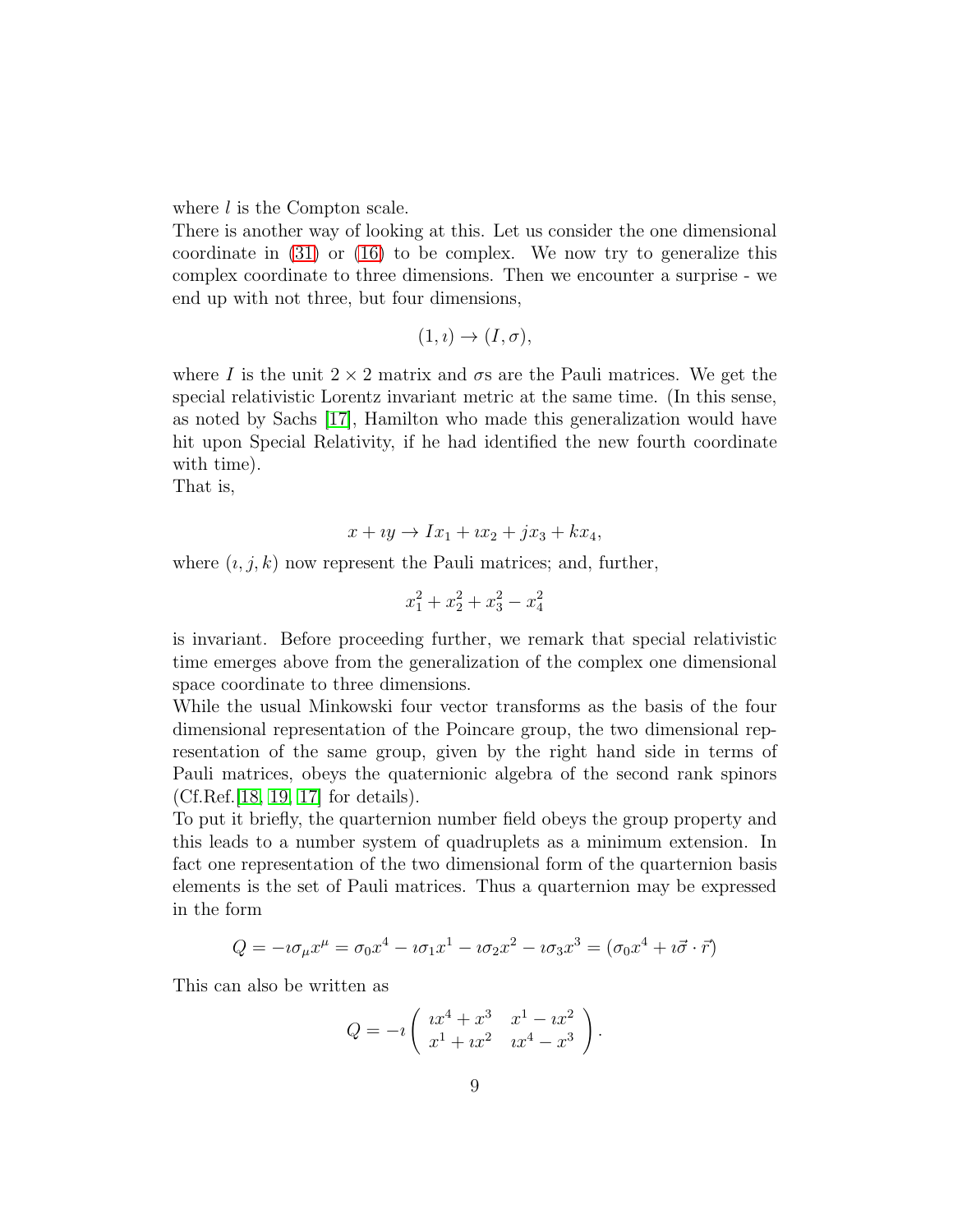As can be seen from the above, there is a one to one correspondence between a Minkowski four-vector and Q. The invariant is now given by  $QQ$ , where Q is the complex conjugate of Q.

However, as is well known, there is a lack of spacetime reflection symmetry in this latter formulation. If we require reflection symmetry also, we have to consider the four dimensional representation,

$$
(I, \vec{\sigma}) \rightarrow \left[ \left( \begin{array}{cc} I & 0 \\ 0 & -I \end{array} \right), \left( \begin{array}{cc} 0 & \vec{\sigma} \\ \vec{\sigma} & 0 \end{array} \right) \right] \equiv (\Gamma^{\mu})
$$

(Cf.also.ref. [\[20\]](#page-12-6) for a detailed discussion). The motivation for such a reflection symmetry is that usual laws of physics, like electromagnetism do indeed show the symmetry.

We at once deduce spin and Special Relativity and the geometry [\(32\)](#page-7-1) in these considerations. This is a transition that has been long overlooked [\[21\]](#page-12-7). It must also be mentioned that spin half itself is relational and refers to three dimensions, to a spin network infact [\[22,](#page-12-8) [23\]](#page-12-9). That is, spin half is not meaningful in a single particle Universe.

While a relation like [\(33\)](#page-7-2) above has been in use recently, in non commutative models, we would like to stress that it has been overlooked that the origin of this non commutativity lies in the original Dirac coordinates. (Conversely, starting with the noncommutative geometry [\(33\)](#page-7-2), we can argue that the Dirac equation can be obtained (Cf.ref.[\[7\]](#page-11-6))).

The above relation shows on comparison with the position-momentum commutator that the coordinate  $\vec{x}$  also behaves like a "momentum". This can be seen directly from the Dirac theory itself where we have [\[24\]](#page-12-10)

<span id="page-9-0"></span>
$$
c\vec{\alpha} = \frac{c^2\vec{p}}{H} - \frac{2i}{\hbar}\hat{x}H\tag{34}
$$

In [\(34\)](#page-9-0), the first term is the usual momentum. The second term is the extra "momentum"  $\vec{p}$  due to Zitterbewegung we have already encountaered. Infact we can easily verify from [\(34\)](#page-9-0) that

$$
\vec{p} = \frac{H^2}{\hbar c^2} \hat{x}
$$
\n(35)

where  $\hat{x}$  has been defined in [\(34\)](#page-9-0).

We finally investigate what the angular momentum  $\sim \vec{x} \times \vec{p}$  gives - that is, the angular momentum at the Compton scale. We can easily show that

<span id="page-9-1"></span>
$$
(\vec{x} \times \vec{p})_z = \frac{c}{E} (\vec{\alpha} \times \vec{p})_z = \frac{c}{E} (p_2 \alpha_1 - p_1 \alpha_2)
$$
 (36)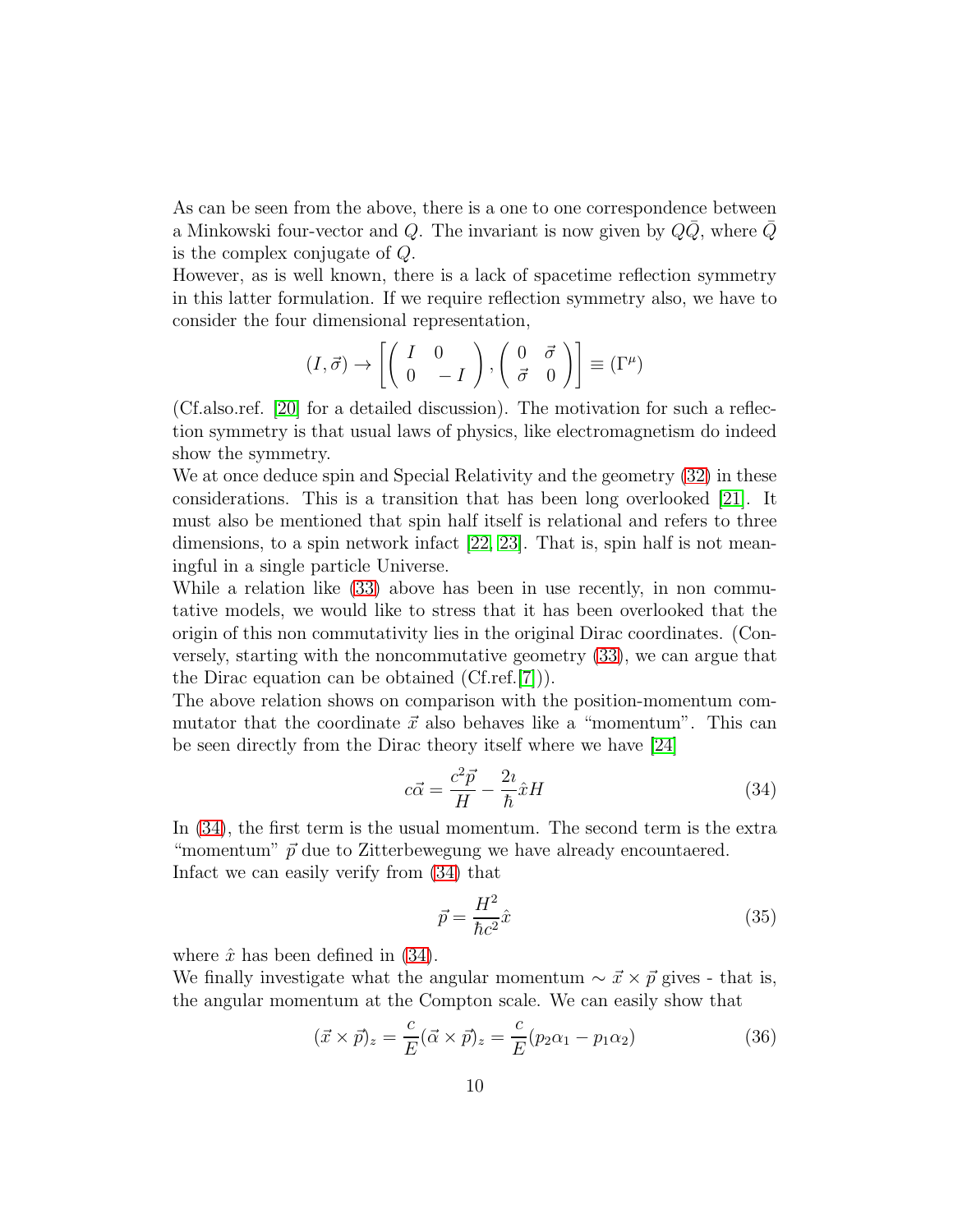where E is the eigen value of the Hamiltonian operator  $H$ . Equation [\(36\)](#page-9-1) shows that the usual angular momentum but in the context of the minimum Compton scale cut off, leads to the "mysterious" Quantum Mechanical spin. This resembles considerations in the previous section.

In the above considerations, we started with the Dirac equation and deduced the underlying non commutative geometry of spacetime.

In recent years, dark energy or the vacuum Zero Point Field has occupied centre stage. Indeed the author's 1997 work pointed to a dark energy driven accelerating universe with a small cosmological constant and this was dramatically confirmed the very next year (Cf.ref.[\[5\]](#page-11-4) and references therein for details).

We would first like to point out that a background Zero Point Field of this kind can explain the Quantum Mechanical spin half (as also the anomalous  $g = 2$  factor) for an otherwise purely classical electron [\[25,](#page-12-11) [6,](#page-11-5) [26\]](#page-12-12). The key point here is (Cf.ref.[\[25\]](#page-12-11)) that the classical angular momentum  $\vec{r} \times m\vec{v}$  does not satisfy the Quantum Mechanical commutation rule for the angular momentum  $\tilde{J}$ . However when we introduce the background Zero Point Field (ZPF), the momentum now becomes

<span id="page-10-0"></span>
$$
\vec{J} = \vec{r} \times m\vec{v} + (e/2c)\vec{r} \times (\vec{B} \times \vec{r}) + (e/c)\vec{r} \times \vec{A}^0,\tag{37}
$$

where  $\vec{A}^0$  is the vector potential associated with the ZPF and  $\vec{B}$  is an external magnetic field introduced merely for convenience, and which can be made vanishingly small.

It can be shown that  $\vec{J}$  in [\(37\)](#page-10-0) satisfies the Quantum Mechanical commutation relation for  $\vec{J} \times \vec{J}$ . At the same time we can deduce from [\(37\)](#page-10-0)

<span id="page-10-1"></span>
$$
\langle J_z \rangle = -\frac{1}{2} \hbar \omega_0 / |\omega_0| \tag{38}
$$

Relation [\(38\)](#page-10-1) gives the correct Quantum Mechanical results referred to above. From [\(37\)](#page-10-0) we can also deduce that

<span id="page-10-2"></span>
$$
l = \langle r^2 \rangle^{\frac{1}{2}} = \left(\frac{\hbar}{mc}\right) \tag{39}
$$

Equation [\(39\)](#page-10-2) shows that the mean dimension of the region in which the ZPF fluctuation contributes is of the order of the Compton wavelength of the electron. By relativistic covariance  $(CF.ref. [6])$  $(CF.ref. [6])$  $(CF.ref. [6])$ , the corresponding time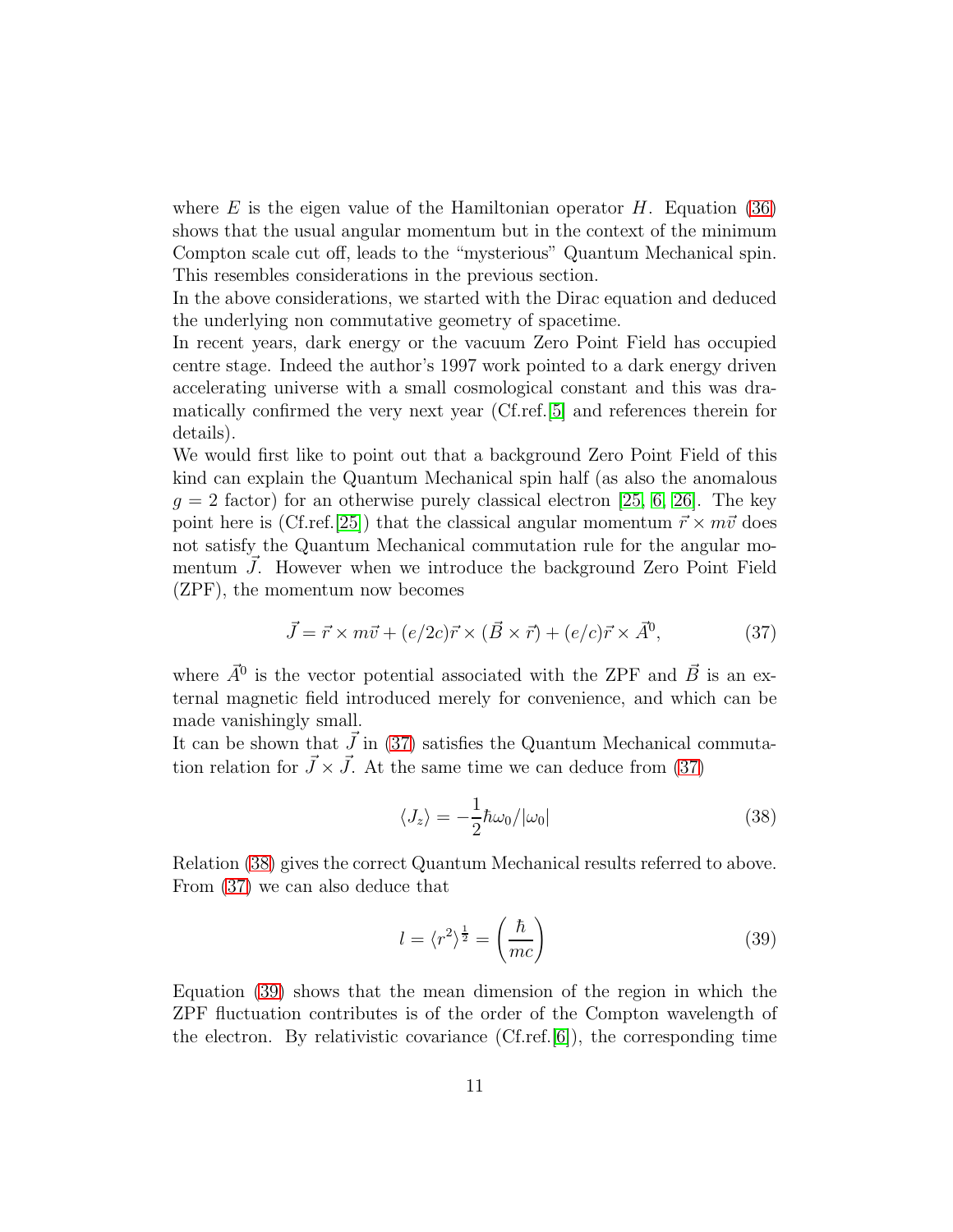scale is at the Compton scale. As noted, Dirac, in his relativistic theory of the electron encountered the Zitterbewegung effects within the Compton scale [\[1\]](#page-11-0) and he had to invoke averages over this scale to recover meaningful results. We have also shown earlier, without invoking the ZPF [\[21\]](#page-12-7) how spin follows, that is we get [\(38\)](#page-10-1) and [\(39\)](#page-10-2) using Zitterbewegung.

In any case, the earlier precise characterization of Zitterbewegung assumed that time and space can be precisely characterized at arbitrarily small scales. This assumption does not stand the scrutiny of later work [\[27,](#page-13-0) [7\]](#page-11-6).

### <span id="page-11-0"></span>References

- <span id="page-11-1"></span>[1] Dirac, P.A.M. (1958). *The Principles of Quantum Mechanics* (Clarendon Press, Oxford), pp.4ff, pp.253ff.
- <span id="page-11-2"></span>[2] Barut, A.O. and Bracken, A.J. (1981). *Physical Review D* Volume 23, Number 10, pp.2454-2463.
- <span id="page-11-3"></span>[3] Huang, K. (1975). *Statistical Mechanics* (Wiley Eastern, New Delhi), pp.75ff.
- <span id="page-11-4"></span>[4] Hestenes, D. (1990). *Foundation of Physics*, Vol.20, No.10, pp.1213- 1232.
- <span id="page-11-5"></span>[5] Sidharth, B.G. (2001). *Chaotic Universe: From the Planck to the Hubble Scale* (Nova Science, New York).
- [6] Sidharth, B.G. (2005). *The Universe of Fluctuations* (Springer, Netherlands).
- <span id="page-11-6"></span>[7] Sidharth, B.G. (2008). *The Thermodynamic Universe* (World Scientific, Singapore).
- <span id="page-11-8"></span><span id="page-11-7"></span>[8] Snyder, H.S. (1947). *Physical Review* Vol.72, No.1, July 1 1947, pp.68– 71.
- [9] Snyder, H.S. (1947). *Physical Review* Vol.71, No.1, January 1 1947, pp.38–41.
- [10] Kadyshevskii, V.G. (1962). *Translated from Doklady Akademii Nauk SSSR* Vol.147, No.6 December 1962, pp.1336–1339.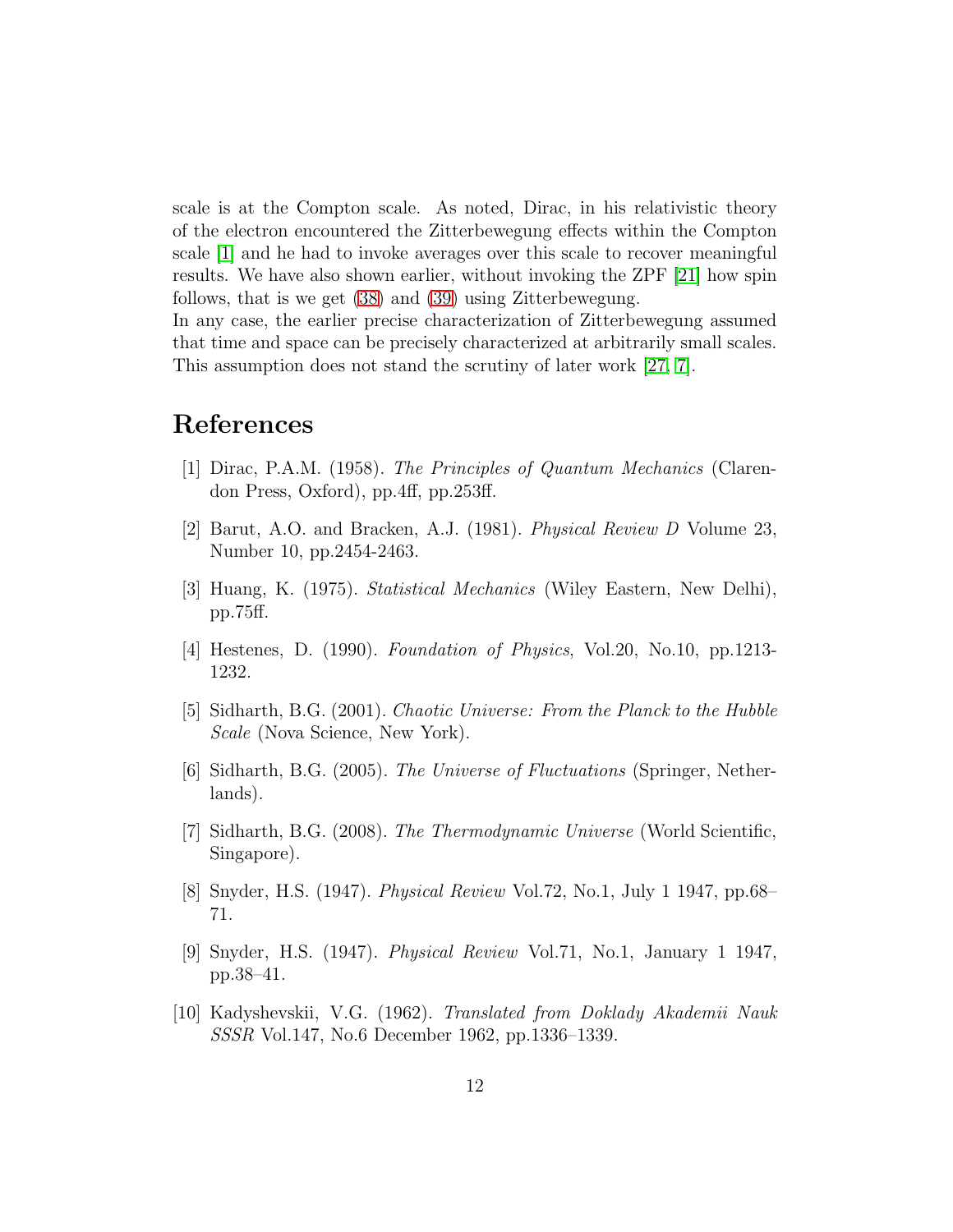- [11] Schild, A. (1948). *Phys.Rev.* 73, pp.414–415.
- [12] Dirac, P.A.M. (1978). *Directions in Physics* (John Wiley, New York).
- <span id="page-12-0"></span>[13] Bombelli, L., Lee, J., Meyer, D. and Sorkin, R.D. (1987). *Physical Review Letters* Vol.59, No.5, August 1987, pp.521–524.
- <span id="page-12-1"></span>[14] Finkelstein, D.R. (1996). *Quantum Relativity A Synthesis of the Ideas of Einstein and Heisenberg* (Springer, Berlin).
- <span id="page-12-2"></span>[15] Wolf, C. (1990). *Hadronic Journal* Vol.13, pp.22–29.
- <span id="page-12-3"></span>[16] Lee, T.D. (1983). *Physics Letters* Vol.122B, No.3,4, 10 March 1983, pp.217–220.
- <span id="page-12-4"></span>[17] Sachs, M. (1982). *General Relativity and Matter* (D. Reidel Publishing Company, Holland), pp.45ff.
- <span id="page-12-5"></span>[18] Sidharth, B.G. (2003) *Found.Phys.Lett.* 16, (1), pp.91–97.
- <span id="page-12-6"></span>[19] Shirokov, Yu. M. (1958). *Soviet Physics JETP* 6, (33), No.5, pp.929– 935.
- [20] Heine, V. (1960). *Group Theory in Quantum Mechanics* (Pergamon Press, Oxford), pp.364.
- <span id="page-12-8"></span><span id="page-12-7"></span>[21] Sidharth, B.G. (2002). *Found.Phys.Lett.* 15, (6), pp.577–583.
- [22] Penrose, R. (1971). *Angular Momentum: An approach to combinational space-time* in *Quantum Theory and Beyond*, Bastin, T. (ed.) (Cambridge University press, Cambridge), pp.151ff.
- <span id="page-12-9"></span>[23] Misner, C.W., Thorne, K.S. and Wheeler, J.A. (1973). *Gravitation* (W.H. Freeman, San Francisco), pp.819ff.
- <span id="page-12-10"></span>[24] Gueret, P. and Vigier, J.P. (1982). *Found.of Phys.* Vol.12, (11), pp.1057ff.
- <span id="page-12-11"></span>[25] Sachidanandam, S. (1983). *Physics Letters* Vol.97A, No.8, 19 September 1983, pp.323–324.
- <span id="page-12-12"></span>[26] Milonni, P.W. (1994). *The Quantum Vacuum: An Introduction to Quantum Electrodynamics* (Academic Press, San Diego).